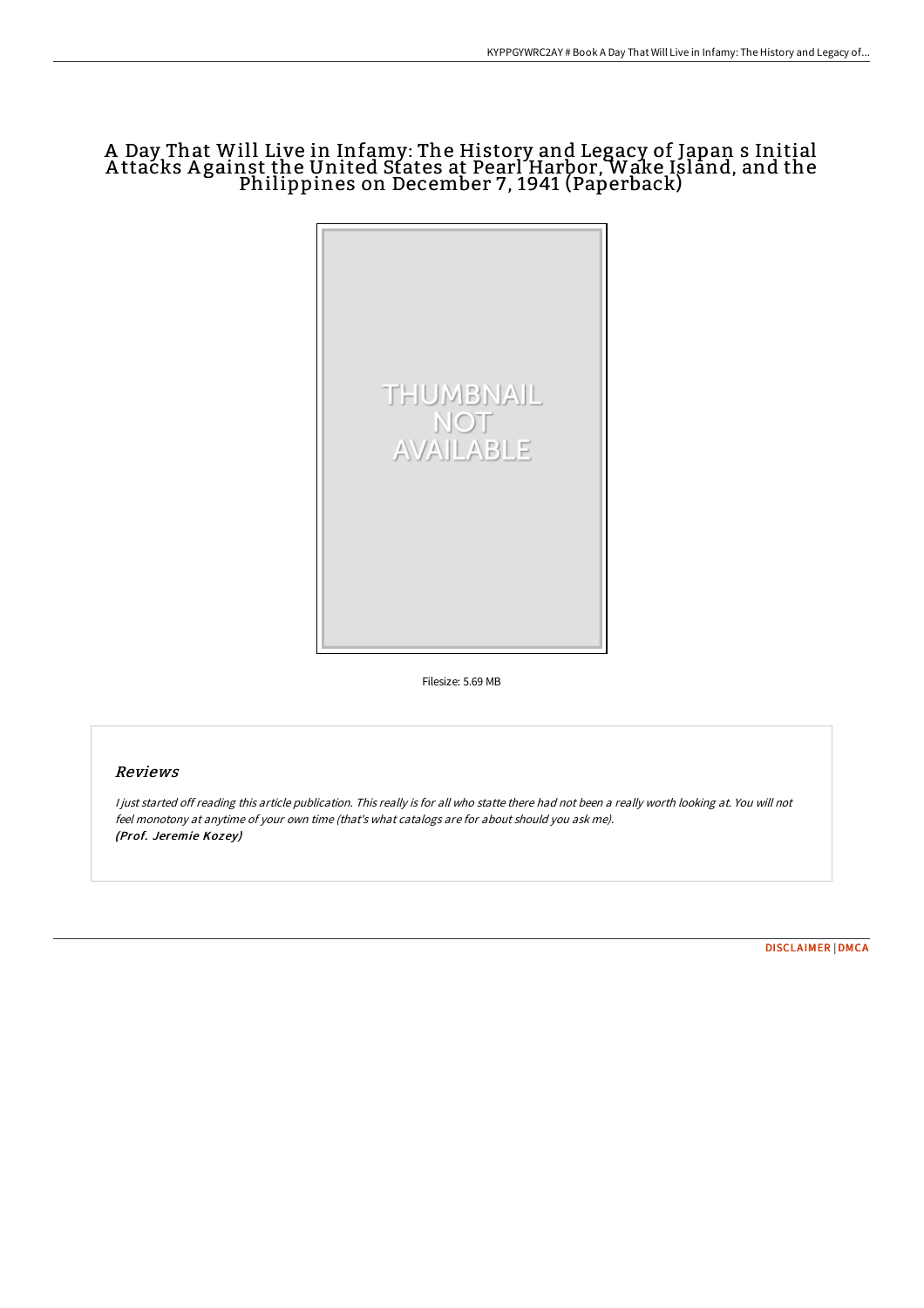#### A DAY THAT WILL LIVE IN INFAMY: THE HISTORY AND LEGACY OF JAPAN S INITIAL ATTACKS AGAINST THE UNITED STATES AT PEARL HARBOR, WAKE ISLAND, AND THE PHILIPPINES ON DECEMBER 7 , 1941 (PAPERBACK)



To download A Day That Will Live in Infamy: The History and Legacy of Japan s Initial Attacks Against the United States at Pearl Harbor, Wake Island, and the Philippines on December 7, 1941 (Paperback) PDF, you should access the web link under and save the ebook or have accessibility to other information which are have conjunction with A DAY THAT WILL LIVE IN INFAMY: THE HISTORY AND LEGACY OF JAPAN S INITIAL ATTACKS AGAINST THE UNITED STATES AT PEARL HARBOR, WAKE ISLAND, AND THE PHILIPPINES ON DECEMBER 7, 1941 (PAPERBACK) book.

Createspace Independent Publishing Platform, 2017. Paperback. Condition: New. Language: English . Brand New Book \*\*\*\*\* Print on Demand \*\*\*\*\*. \*Includes pictures \*Includes contemporary accounts \*Includes online resources and a bibliography for further reading All Americans are familiar with the day that will live in infamy. At 9:30 a.m. on Sunday, December 7, 1941, Pearl Harbor, the advanced base of the United States Navy s Pacific Fleet, was ablaze. It had been smashed by aircraft launched by the carriers of the Imperial Japanese Navy. All eight battleships had been sunk or badly damaged, 350 aircraft had been knocked out, and over 2,000 Americans lay dead. Indelible images of the USS Arizona exploding and the USS Oklahoma capsizing and floating upside down have been ingrained in the American conscience ever since. In less than an hour and a half the Japanese had almost wiped out America s entire naval presence in the Pacific. Less than 24 hours earlier, Japanese and American negotiators had been continuing their diplomatic efforts to stave off conflict in the region, but as they did, President Roosevelt and his inner circle had seen intelligence reports strongly suggesting an imminent attack - though they did not know where. The U.S. rightly believed that Japan would take action to prevent the Americans from interfering with their military activities in Southeast Asia, and American military forces in the Philippines were already bracing for a potential attack. However, as the negotiations were ongoing, the powerful Japanese carrier fleet had been surging southwards through the Pacific while maintaining radio silence, preparing to strike the blow that would ignite war in an area spanning half the globe. Navy Commander-in-Chief Isoroku Yamamoto, whose code of honor demanded that the Japanese only engage enemies after a formal declaration of war, had been given assurances that his...

B Read A Day That Will Live in Infamy: The History and Legacy of Japan s Initial Attacks Against the United States at Pearl Harbor, Wake Island, and the Philippines on December 7, 1941 [\(Paperback\)](http://techno-pub.tech/a-day-that-will-live-in-infamy-the-history-and-l.html) Online Download PDF A Day That Will Live in Infamy: The History and Legacy of Japan s Initial Attacks Against the United States at Pearl Harbor, Wake Island, and the Philippines on December 7, 1941 [\(Paperback\)](http://techno-pub.tech/a-day-that-will-live-in-infamy-the-history-and-l.html)